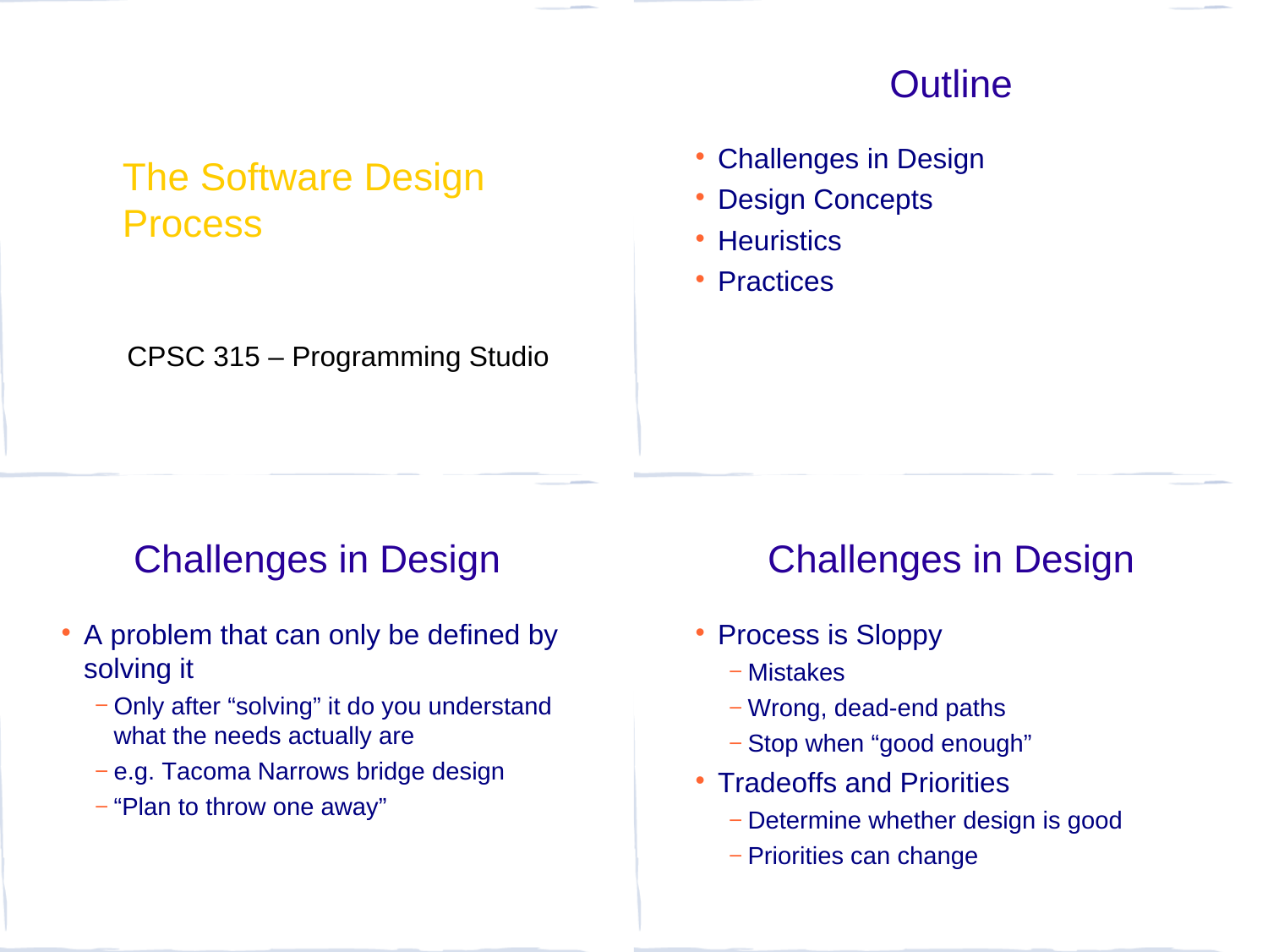## Challenges in Design

- Restrictions are necessary
	- − Constraints improve the result
- Nondeterministic process
	- − Not one "right" solution
- A Heuristic process
	- − Rules of thumb vs. fixed process
- Emergent
	- − Evolve and improve during design, coding

### Levels of Design

- Software system as a whole
- Division into subsystems/packages
- Classes within packages
- Data and routines within classes
- Internal routine design
- Work at one level can affect those below *and* above.
- Design can be iterated at each level

# Key Design Concepts

- Most Important: Manage Complexity
	- − Software already involves conceptual hierarchies, abstraction
	- − Goal: minimize how much of a program you have to think about at once
	- − Should completely understand the impact of code changes in one area on other areas

## Good Design Characteristics

- 
- Minimal complexity Favor "simple" over "clever"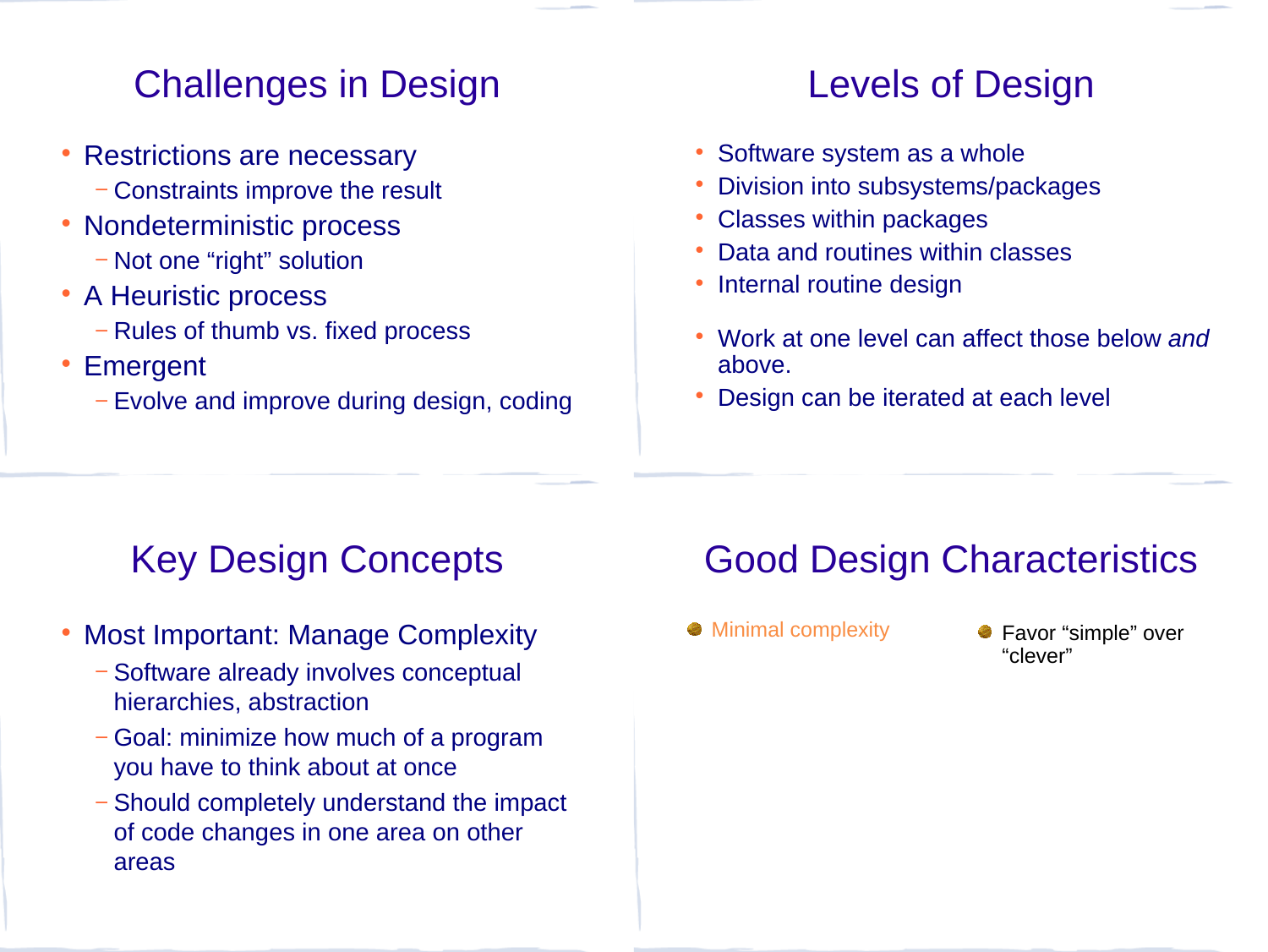## Good Design Characteristics

- Minimal complexity
- Ease of maintenance
- Imagine what maintainer of code will want to know
- Be self-explanatory

#### Good Design Characteristics

- Minimal complexity
- Ease of maintenance
- **Loose coupling**
- Keep connections between parts of programs minimized
	- Avoid n<sup>2</sup> interactions!
- Abstraction. encapsulation, information hiding

### Good Design Characteristics

- Minimal complexity
- Ease of maintenance
- Loose coupling
- **Extensibility**

Should be able to add to one part of system without affecting others

### Good Design Characteristics

- Minimal complexity
- Ease of maintenance
- Loose coupling
- Extensibility
- **•** Reusability
- **Design so code** could be "lifted" into a different system
- Good design, even if never reused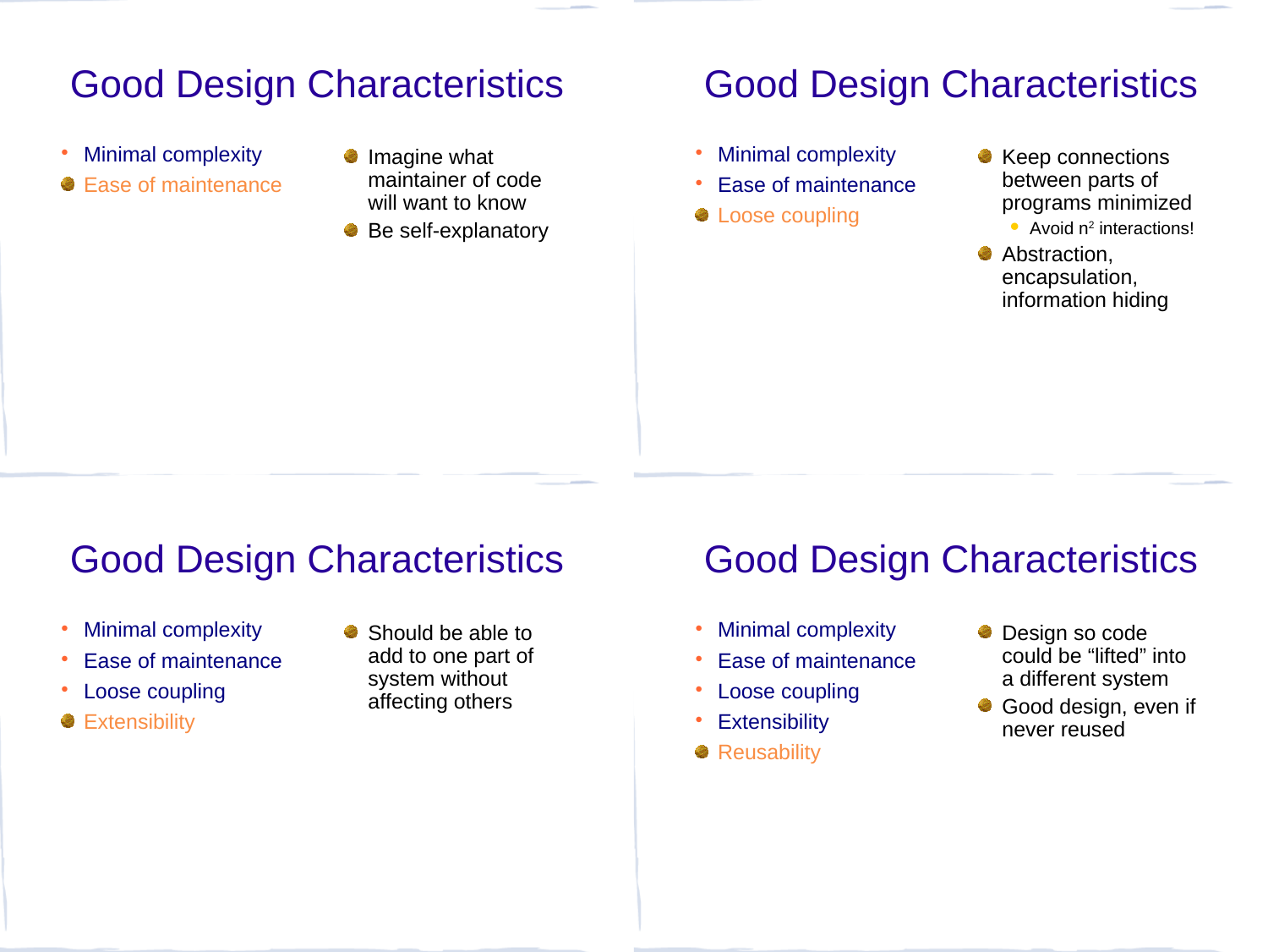## Good Design Characteristics

- Minimal complexity
- Ease of maintenance
- Loose coupling
- **Extensibility**
- **Reusability**
- High fan-in
- For a given class, have it used by many others
- Indicates good capture of underlying functions

## Good Design Characteristics

- Minimal complexity
- Ease of maintenance
- Loose coupling
- **Extensibility**
- Reusability
- High fan-in
- Low-to-medium fan-out
- Don't use too many other classes
- Complexity management

## Good Design Characteristics

- Minimal complexity
- Ease of maintenance
- Loose coupling
- Extensibility
- Reusability
- High fan-in
- Low-to-medium fan-out
- **Portability**

Consider what will happen if moved to another environment

## Good Design Characteristics

- Minimal complexity
- Ease of maintenance
- Loose coupling
- Extensibility
- Reusability
- High fan-in
- Low-to-medium fan-out
- **Portability**
- **C** Leanness
- Don't add extra parts
- Extra code will need to be tested, reviewed in future changes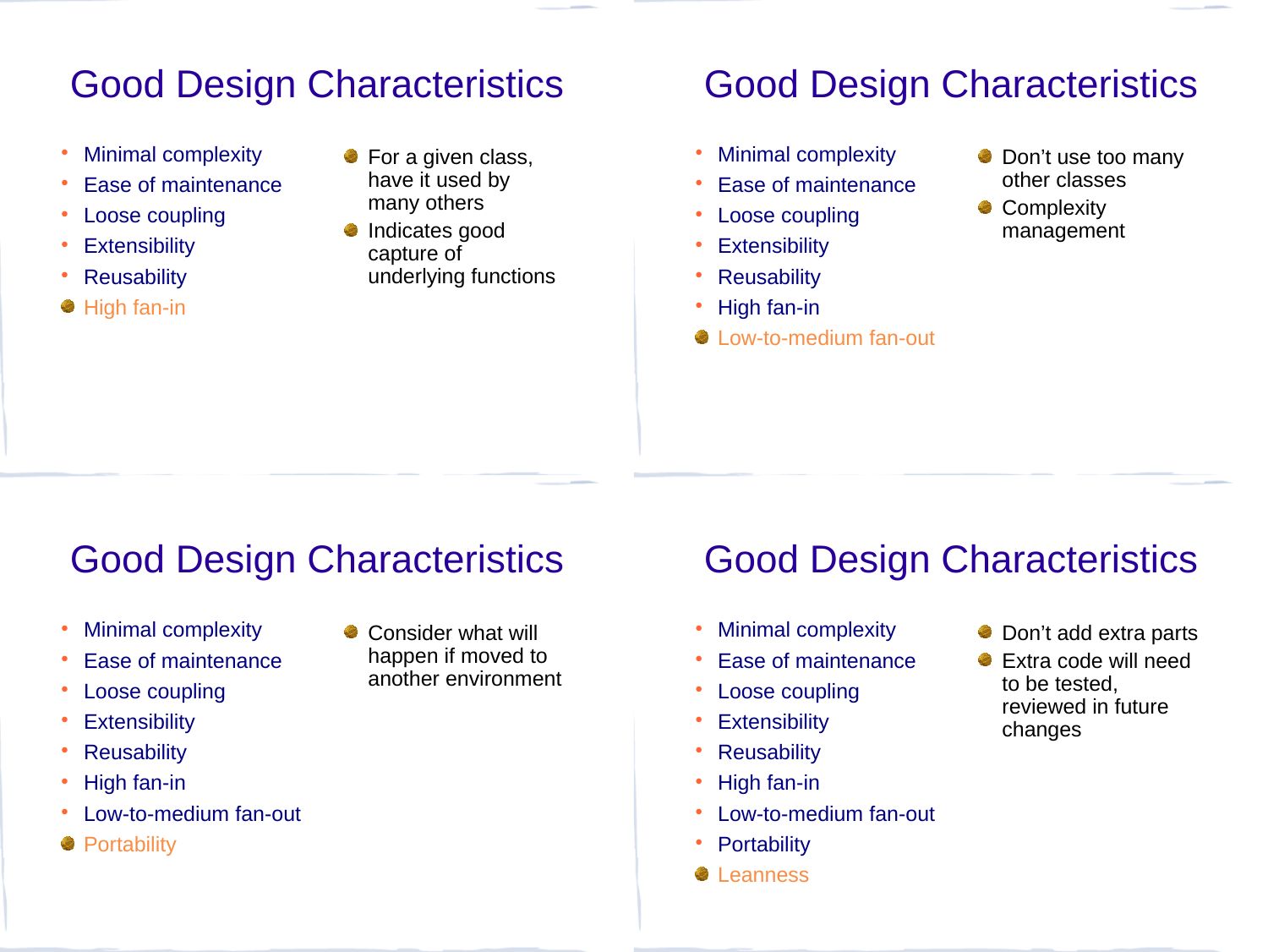## Good Design Characteristics

- Minimal complexity
- Ease of maintenance
- Loose coupling
- **Extensibility**
- Reusability
- High fan-in
- Low-to-medium fan-out
- **Portability**
- **Leanness**
- **Stratification**

Design so that you don't have to consider beyond the current layer

## Good Design Characteristics

- Minimal complexity
- Ease of maintenance
- Loose coupling
- Extensibility
- Reusability
- High fan-in
- Low-to-medium fan-out
- Portability
- Leanness
- **Stratification**
- Standard Techniques
- Use of common approaches make it easier to follow code later
- Avoid unneeded exotic approaches

## Design Heuristics

- Rules-of-thumb
	- − "Trials in Trial-and-Error"
- Understand the Problem
- Devise a Plan
- Carry Out the Plan
- Look Back and *Iterate*

## Find Real-World Objects

- Standard Object-Oriented approach
- Identify objects and their attributes
- Determine what can be done to each object
- Determine what each object is allowed to do to other objects
- Determine the parts of each object that will be visible to other objects (public/private)
- Define each object's public interface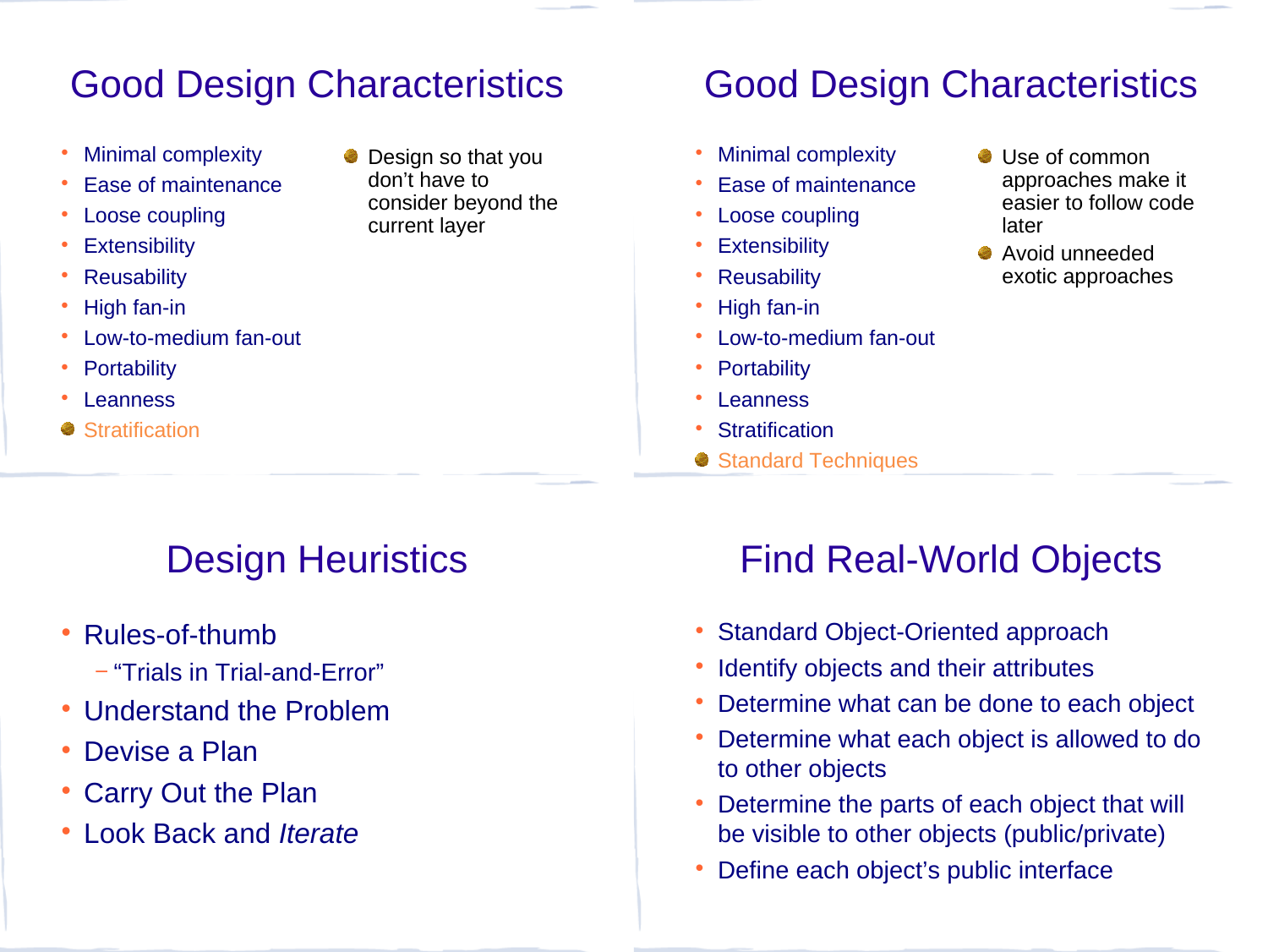### Form Consistent Abstractions

- View concepts in the aggregate
	- − "Car" rather than "engine, body, wheels, etc."
- Identify common attributes
	- − Form base class
- Focus on interface rather than implementation
- Form abstractions at all levels
	- − Car, Engine, Piston

#### **Inheritance**

- Inherit *when helpful*
	- − When there are common features

## Information Hiding

- Interface should reveal little about inner workings
	- − Example: Assign ID numbers
		- Assignment algorithm could be hidden
		- ID number could be typed
	- − Encapsulate Implementation Details
- Don't set interface based on what's easiest to use
	- − Tends to expose too much of interior
- Think about "What needs to be hidden"

## More on Information Hiding

- Two main advantages
	- − Easier to comprehend complexity
	- − Localized effects allow local changes
- Issues:
	- − Circular dependencies
		- $A->B->A$
	- − Global data (or too-large classes)
	- − Performance penalties
		- Valid, but less important, at least at first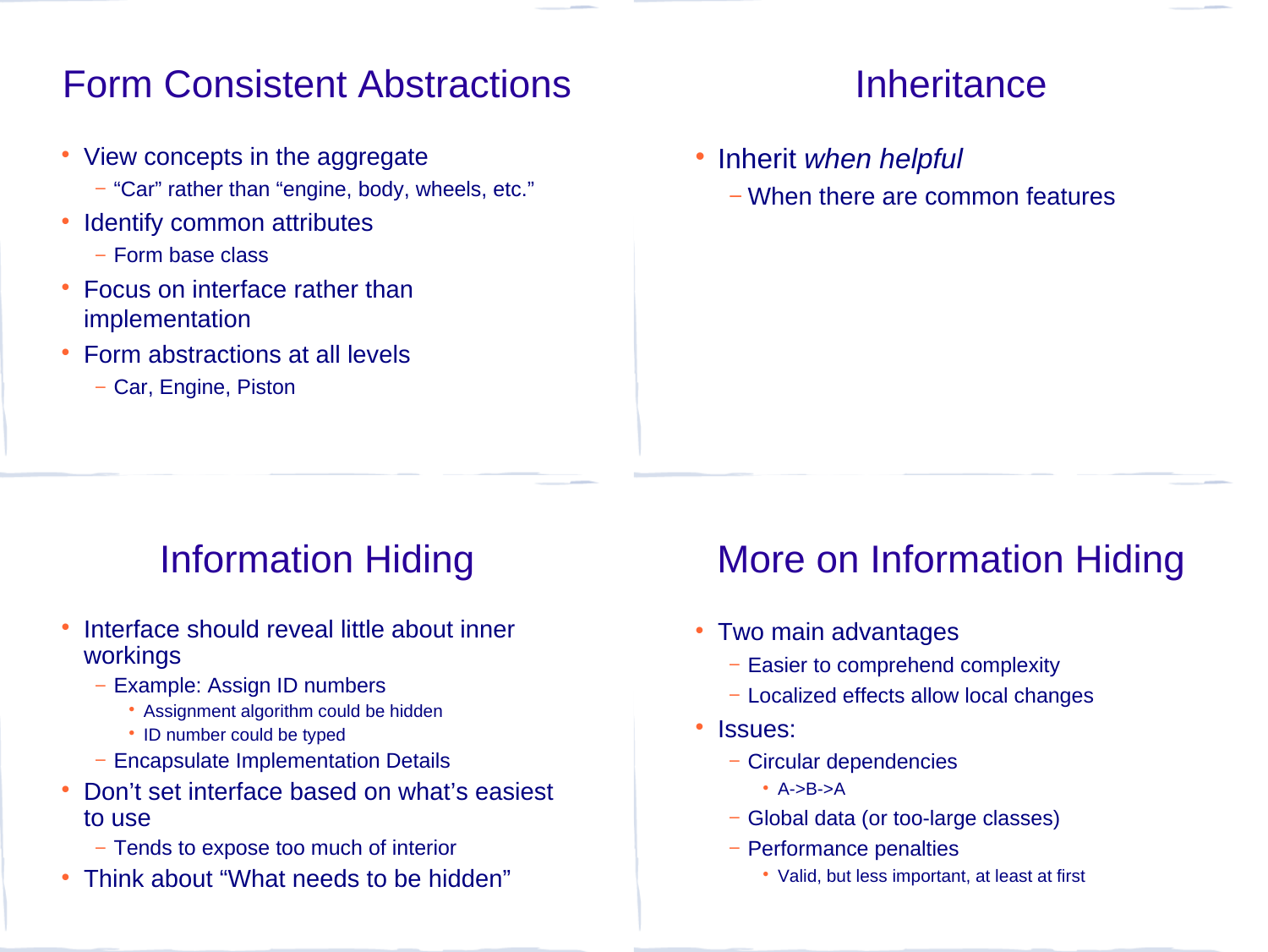# Identify Areas Likely to **Change**

- Anticipate Change
	- − Identify items that seem likely to change
	- − Separate these items into their own class
	- − Limit connections to that class, or create interface that's unlikely to change
- Examples of main potential problems:

Business Rules, Hardware Dependencies, Input/Output, Nonstandard language features, status variables, difficult design/coding areas

# Keep Coupling Loose

- Relations to other classes/routines
- Small Size
	- − Fewer parameters, methods
- Visible
	- − Avoid interactions via global variables
- Flexible
	- − Don't add unnecessary dependencies
	- − e.g. using method that's not unique to the class it belongs to

# Kinds of Coupling

- Data-parameter (good)
	- − Data passed through parameter lists
	- − Primitive data types
- Simple-object (good)
	- − Module instantiates that object
- Object-parameter (so-so)
	- − Object 1 requires Object 2 to pass an Object 3
- Semantic (bad)
	- − One object makes use of semantic information about the inner workings of another

## Examples of Semantic **Coupling**

- Module 1 passes control flag to Module 2
	- − Can be OK if control flag is typed
- Module 2 uses global data that Module 1 modifies
- Module 2 relies on knowledge that Module 1 calls initialize internally, so it doesn't call it
- Module 1 passes Object to Module 2, but only initializes the parts of Object it knows Module 2 needs
- Module 1 passes a Base Object, but Module 2 knows it is actually a Derived Object, so it typecasts and calls methods unique to the derived object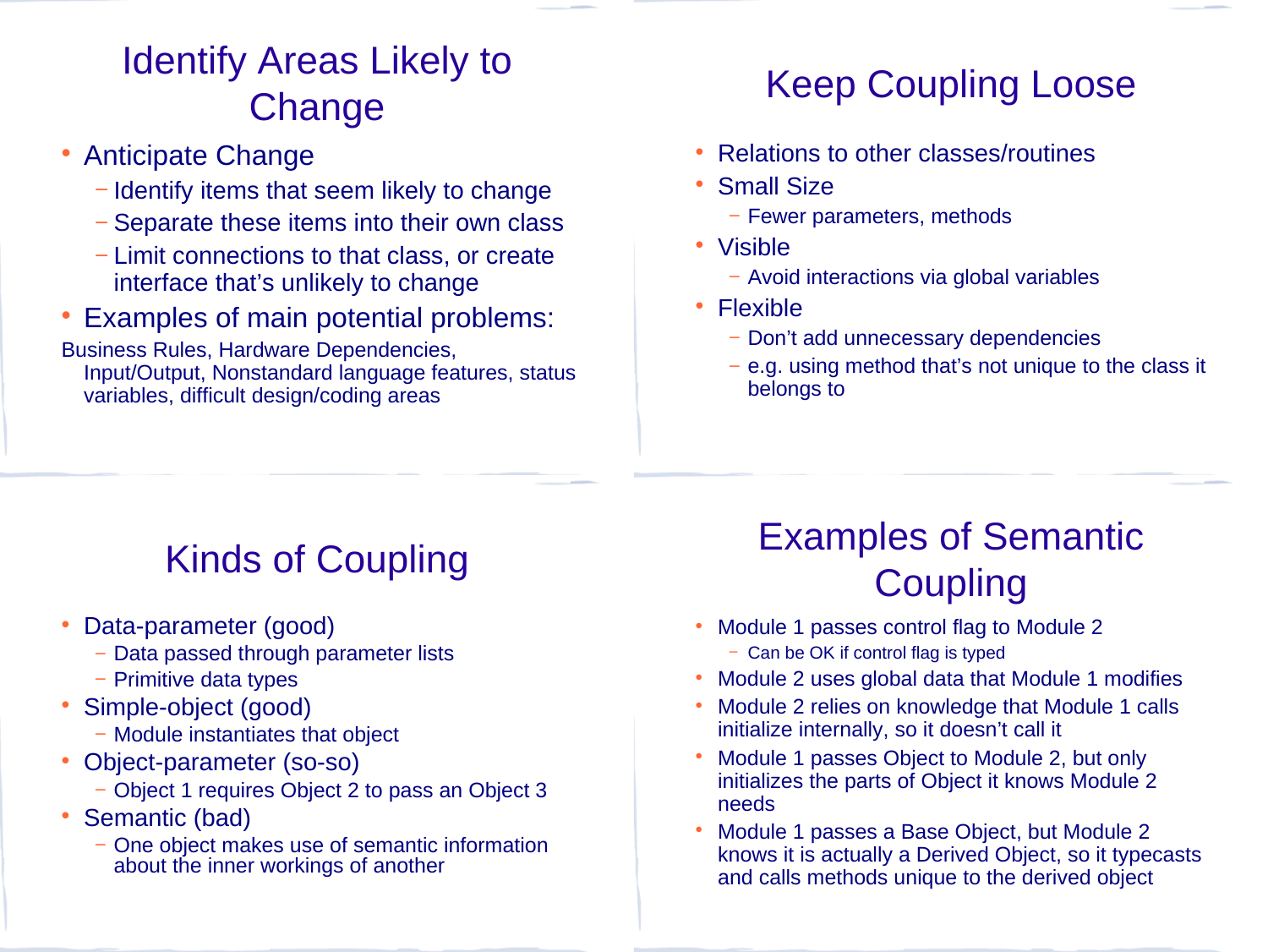#### Design Patterns

- *Design Patterns*, by "Gang of Four" (Gamma, Helm, Johnson, Vlissides)
- Common software problems and solutions that fall into patterns
- Provide ready-made abstractions
- Provide design alternatives
- Streamline communication among designers

#### More on Design Patterns

- Given common names
	- − e.g. "Bridge" builds an interface and an implementation in such a way that either can vary without the other varying
- Could go into much more on this

#### Other Heuristics

- Strong Cohesion
	- − All routines support the main purpose
- Build Hierarchies
	- − Manage complexity by pushing details away
- Formalize Class Contracts
	- − Clearly specify what is needed/provided
- Assign Responsibilities
	- − Ask what each object should be responsible for

### More Heuristics

- Design for Test
	- − Consider how you will test it from the start
- Avoid Failure
	- − Think of ways it could fail
- Choose Binding Time Consciously
	- − When should you set values to variables
- Make Central Points of Control
	- − Fewer places to look -> easier changes